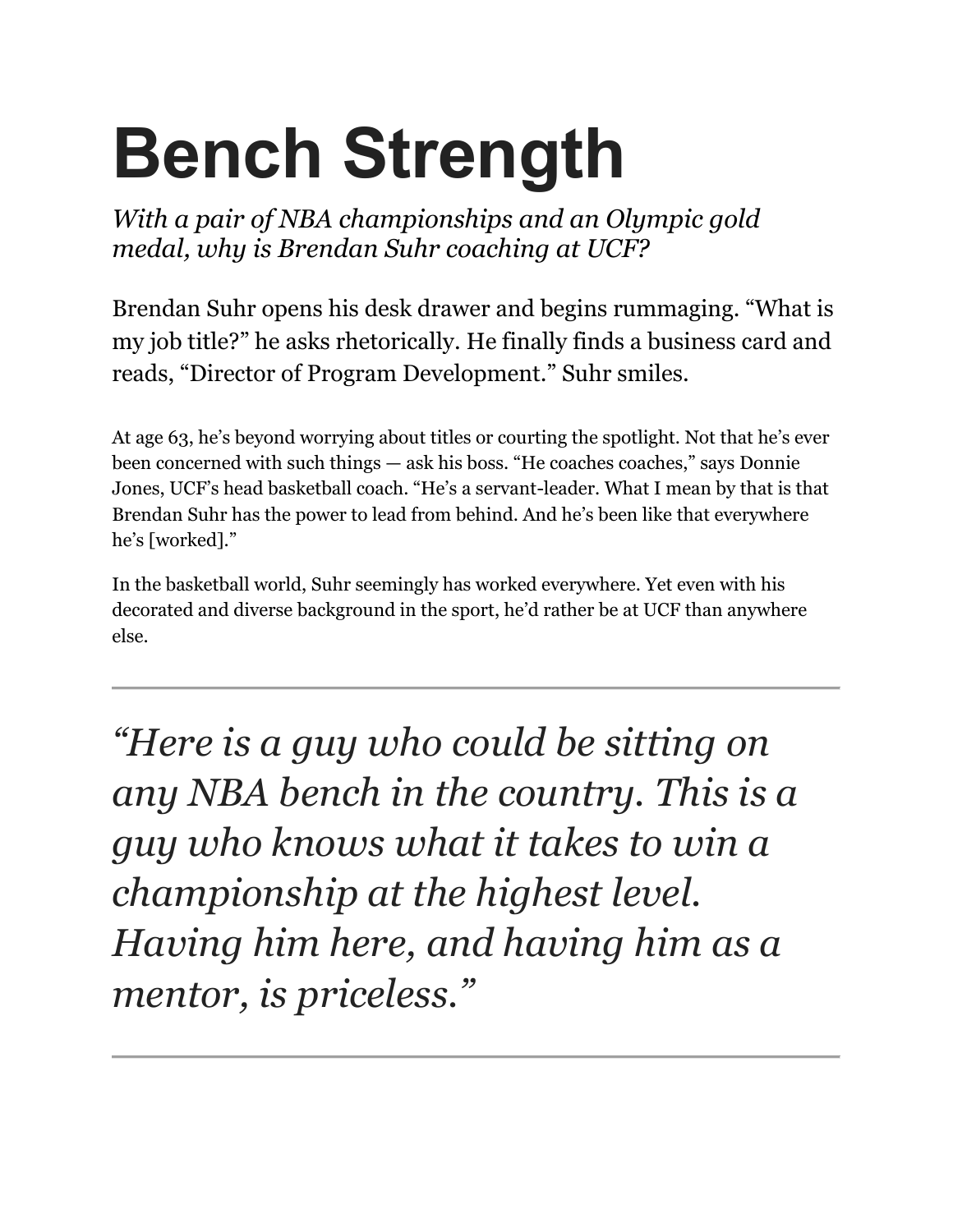"People sometimes ask me, 'Why are you doing this?'" he says. "I'm honored to do this. Sure, I could be on an NBA staff. … I'm here because I want to be here."

Suhr (pronounced "sir") has been a key participant in some of the most prominent basketball moments of the past few decades. He was Chuck Daly's assistant throughout the Hall of Famer's coaching career, which includes back-to-back NBA championships with the Detroit Pistons in 1989 and 1990. Suhr also was the head scout who put together the USA's gold-medal winning "Dream Team" for the 1992 Summer Olympics — a team that included Michael Jordan, Magic Johnson and Larry Bird — which has been called the greatest assemblage of talent in any sport in history. In addition to the Pistons, he's coached for the Atlanta Hawks, New Jersey Nets, New York Knicks, Toronto Raptors and the Orlando Magic. He's also been a head coach, general manager and owner in the Continental Basketball Association (CBA).

So how did Suhr's path lead to UCF? Friendship.

Pick some prominent names in the coaching ranks — NCAA or NBA — and Suhr likely has a relationship with them. One of those coaches is the University of Florida's Billy Donovan. When Suhr was an assistant coach with the Magic in the late '90s, he'd occasionally visit Donovan.

"Brendan is one of the best coach-teachers I've ever been around," says Donovan, who has won two national championships at UF. "He makes you think about how you want to [coach]. … It's an incredible gift, because if the decisions you make are not authentic … it's not going to come across well."

One of Donovan's assistants at the time was a young coach named Donnie Jones. "The first time I met him, I was in awe," says Jones. "I knew who he was, and I was intimidated. He'd come up to talk ball with Billy, and I just wanted to sit and listen. But Brendan is so approachable. … Here he was, this guy with such a great résumé, making me feel like I was important."

Jones and Suhr became friends, and Jones often consulted Suhr for advice, especially after becoming Marshall University's head coach in 2007. And three years later when UCF courted Jones to take over its program, he again turned to Suhr for input. "It was a tough decision to leave Marshall and come here," Jones admits. "I remember talking to Brendan, and he had a great vision of what this job could be. He knew what a wonderful city Orlando is and the impact of it being an NBA city. He had a big vision for UCF. And let me tell you, it's been everything he said it would be and more."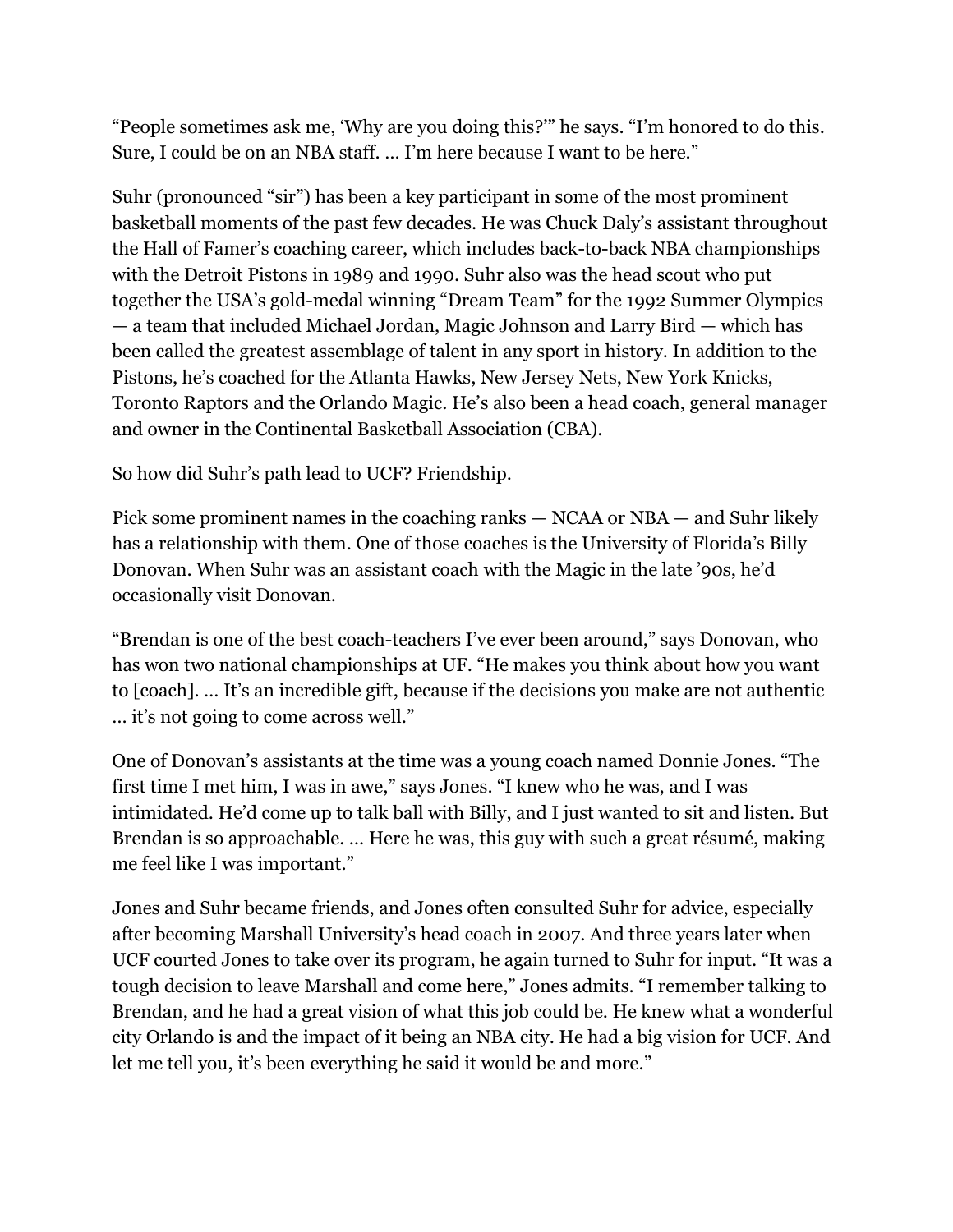After Suhr sold Jones on UCF, Jones had to sell Suhr on something — joining him. Suhr was overseeing two companies at the time, and though they dominated a good chunk of his energy, Jones' offer was impossible to refuse.

*"It's not too often in life that you get to work with your best friend. Every day we learn something new basketball-wise and life-wise. We've created a culture of getting better."*

In three of their first four seasons together, UCF won 20 or more games. Suhr mostly stays behind the scenes. "I try to help all the coaches on the staff," he explains. "I help them in their development as coaches, in their personal development. I'm a sounding board, an adviser."

Offseason, Suhr focuses on speaking and consulting as the founder and president of Off the Court, while also working with motivational speaker Kevin Eastman. He and Eastman created Coaching U LIVE, which offers development in leadership and all other aspects of the coaching profession.

"The best coaches can change lives," says Suhr. "You're not teaching basketball; you're teaching leadership. That thought struck me about 10 years ago — it was an epiphany. With what I do, and especially with Coaching U, I have the ability to change thousands of people's lives through coaching."

Jones still can't believe his good fortune.

"Here is a guy who could be sitting on any NBA bench in the country," he says. "This is a guy who knows what it takes to win a championship at the highest level. Having him here, and having him as a mentor, is priceless. Brendan gets such a sense of selfsatisfaction from helping other people, and he doesn't care who gets the credit."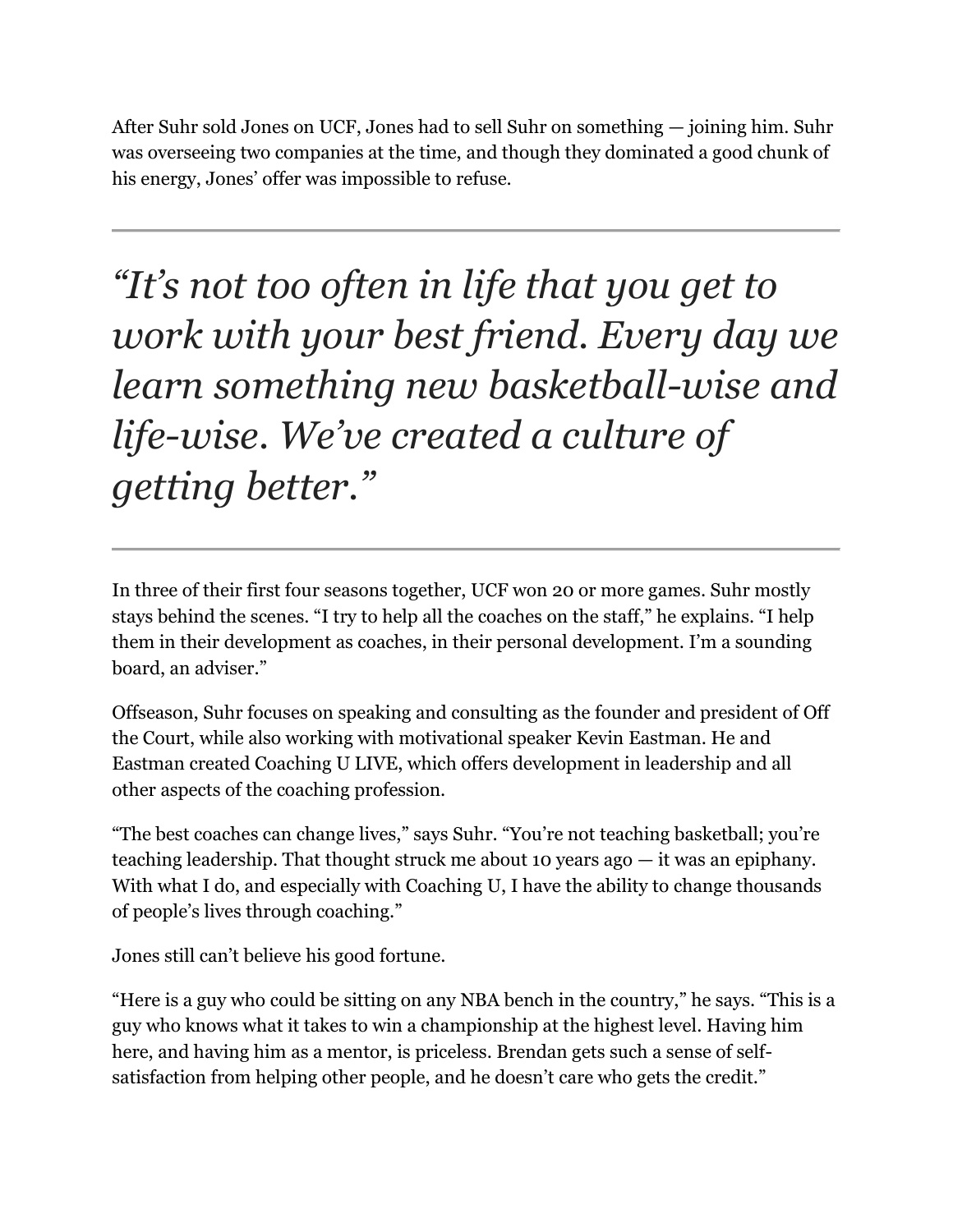Jones pauses at that last statement. "Actually, he does care," he adds. "He gets great joy in seeing other people succeed while he remains in the background."

Others have benefited from Suhr's generosity as well. If not for Suhr, Los Angeles Clippers head coach Doc Rivers might never have gone into coaching. "I drafted Doc Rivers to the Atlanta Hawks in 1983," Suhr remembers. "He was the 31st pick out of Marquette. We gave him a two-year contract; he ended up playing 13 years in the NBA."

When Rivers' playing career ended, he transitioned into broadcasting. Suhr, however, thought he was better suited elsewhere. "I told him that I thought he'd be a terrific coach," he says.

Rivers wasn't interested. Undeterred, Suhr invited Rivers to try working for a few days with his CBA team in Grand Rapids, Michigan. Rivers accepted and had a change of heart. Since then, he's expressed on several occasions that "when I was playing, I didn't think I'd find anything I'd enjoy more, but I found it."

Few people know this backstory about Rivers, who now has an NBA championship under his coaching belt, and Suhr is fine with that. He's quick to deflect any credit, saying instead, "We're so lucky to have someone like Doc Rivers in coaching. I'm so proud of him."

*"The best coaches can change lives. You're not teaching basketball; you're teaching leadership."*

And Rivers is just one in a long list of NBA legends he has influenced. Suhr coached in two NBA All-Star Games while also helping to develop league luminaries such as Isiah Thomas, Dennis Rodman, Bill Laimbeer, Dominique Wilkins, Penny Hardaway and Kenny Anderson. A defensive mastermind, he helped develop the infamous "Jordan Rules," a strategy used to counter the offensive prowess of Michael Jordan.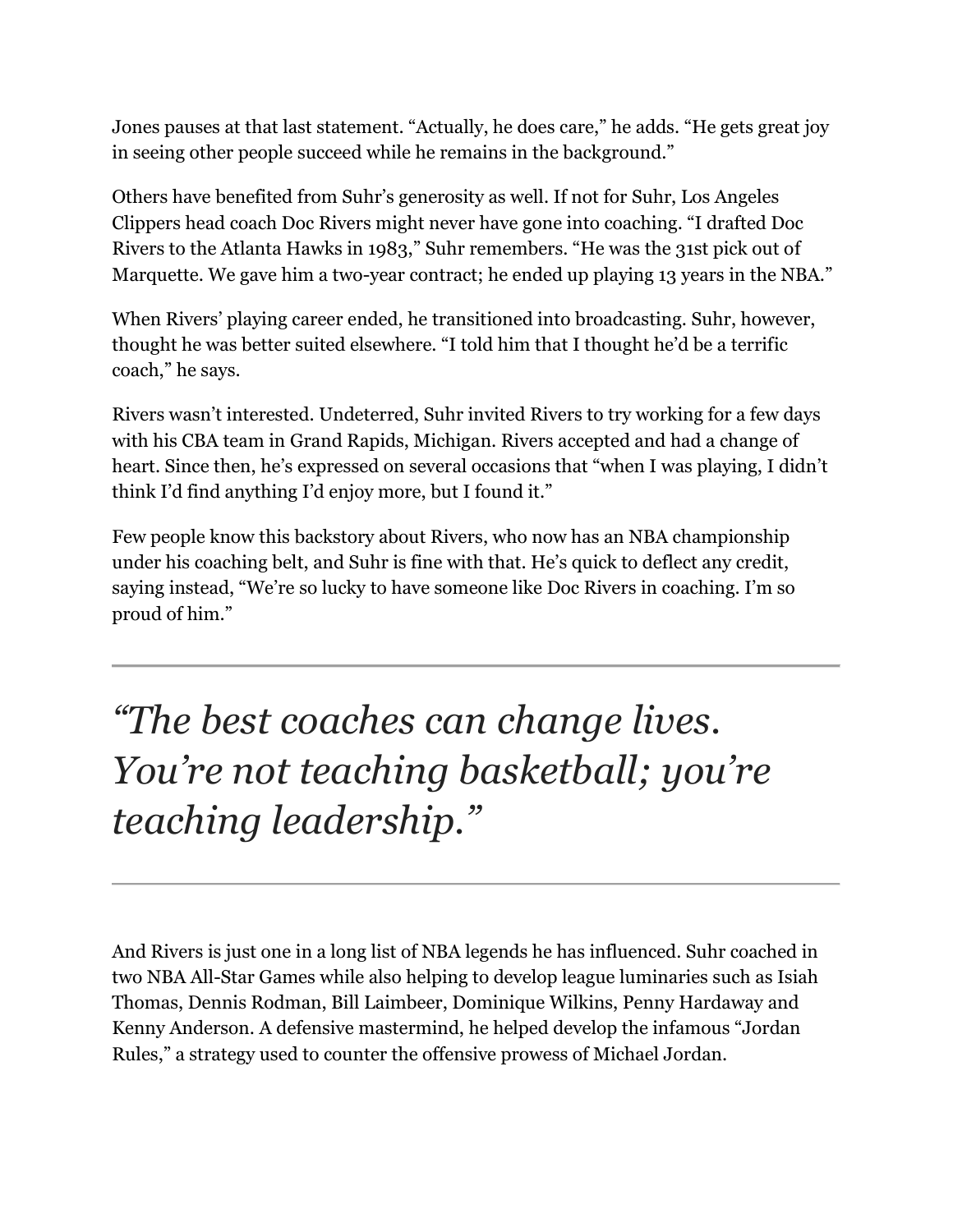His friendship with Hall of Famer Isiah Thomas is especially tight. Thomas once said this about Suhr's pro coaching credentials: "Brendan is definitely a guy who's been in the fire. He's coached in championship games, and he's been a part of organizations from startups to completion. So he understands how to roll up your sleeves and get dirty.

"I guess the most important thing is that he understands how to respond to being down. This is a league where you're going to be down, but you're going to have to have the resiliency to respond and come back. Brendan understands that and is capable of doing that. He's an extremely hard worker, and his X and O knowledge is beyond question."

It almost sounds like a job evaluation, but it falls short. How do you quantify an impact on a person's life? How do you put something like that into words — much less on a business card?